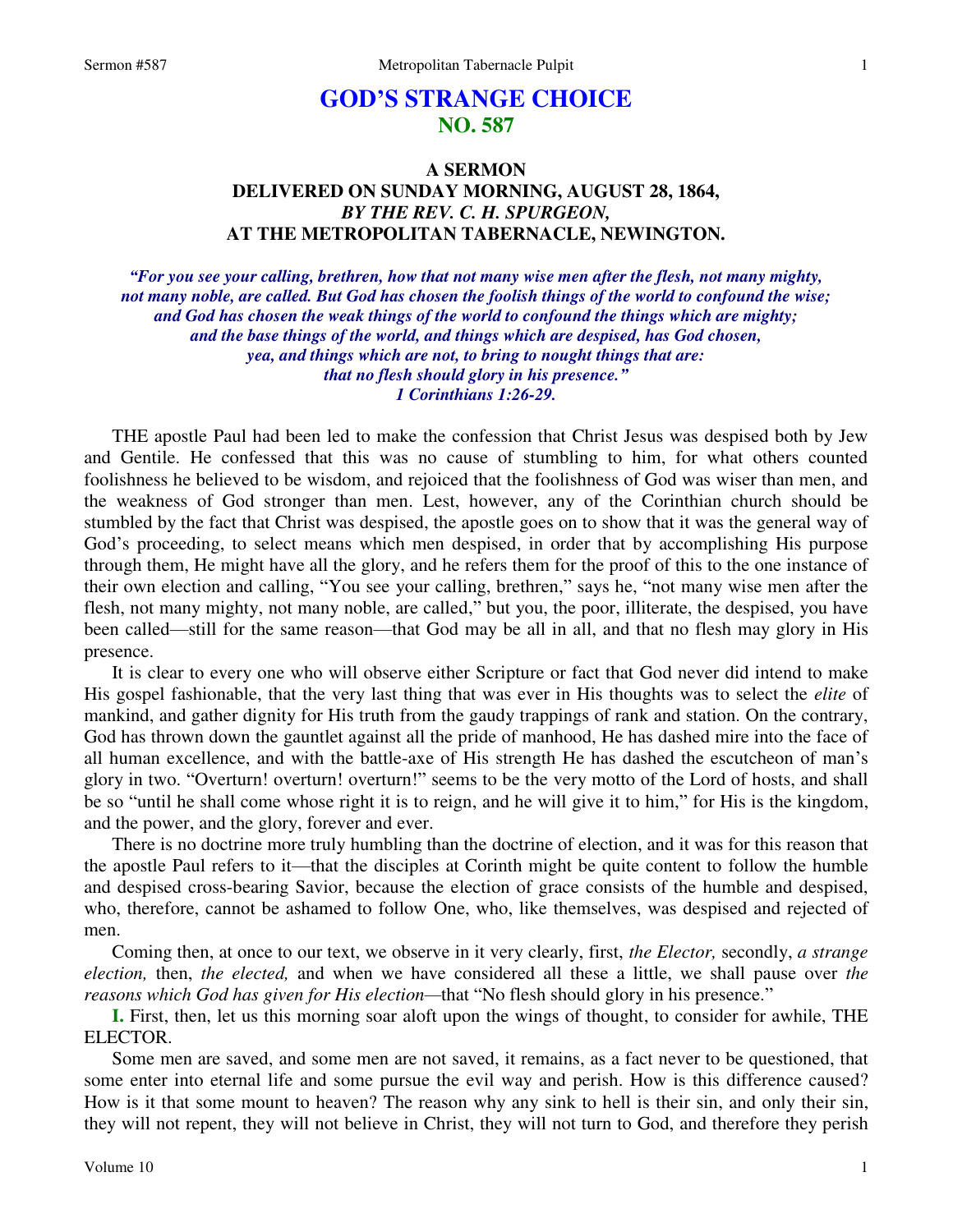willfully by their own act and deed. But how is it that others are saved? Whose will is it that has made them to differ? The text three times most peremptorily answers the question. It says not "Man has chosen," but it says three times, *"God has chosen, God has chosen, God has chosen."* The grace which is found in any man and the glory and eternal life to which any attain, are all the gifts of God's election, and are not bestowed according to the will of man.

This will be clear to any thoughtful person, if we first of all turn *to facts.* Wherever we find a case of election in the Old Testament, it is manifestly God who makes it. Go back, if you will, to the very earliest time. Angels fell, a multitude of bright spirits, who surrounded the throne of God and sang His praises, were deceived by Satan and fell into sin. The great serpent drew with him the third part of the stars of heaven, they fell from their obedience, they were condemned to chains forever and to eternal fire. Man also sinned, Adam and Eve broke the covenant with God, and ate of the forbidden fruit—were they condemned to eternal fire? Nay, but God, in the plenitude of His grace, whispered this promise in the woman's ear—"The seed of the woman shall bruise the serpent's head."

Some men are saved, but no devils are saved. Why? Did man make the difference? Silence! you vain boaster who dreams of such a thing, it is God Himself who testifies, "I will have mercy on whom I will have mercy, and I will have compassion on whom I will have compassion." It was from such sovereignty as this that the Lord virtually declared, "I purpose and decree, that of the race of man, I will save a multitude that no man can number, who shall be the vessels of My mercy, while yonder angels, once My servants, but now traitors to their liege Lord, shall, without hope forever, vindicate the terror of My righteousness, the majesty of My justice."

Here no one ever raises a question. I have never heard the most ultra-Pelagian enter a plea for the devil. I have heard of Origen who did seem to plead that Satan should be included in the general law of mercy, but very few persons nowadays talk so. Here is an instance of election, some of the human race saved, and the angelic race left forever to perish. Who could have made this distinction but JEHOVAH Himself? and we must say there of our favored race, "God has chosen." We are not at a loss to see the same discriminating sovereignty at work among the individuals of our own race. All men were in the patriarchal age sunk in heathenism with but a few exceptions, there were a few patriarchs who still, chosen of God, held fast to the pure worship of the Most High.

The Lord determined to adopt a special people, who should read the oracles of God, preserve and maintain the truth, He selected Abram as the progenitor of the chosen race. Did Abram choose God, or did God call and choose Abram? Was there anything naturally in Abram to entitle him to be the servant of the Most High? We have very plain proof in Scripture that there was not. He was, on the contrary, described as a Syrian, ready to perish, and his race was like the rest, tainted, to say the least, with idolatry, nevertheless he was called out of the east, and made the father of the faithful by God's own special will.

What was there, let me ask you, in the Jews, why they should be blessed with prophets, and the sacrifices, and the rites and ordinances of true worship, while all the nations were left to bow down before gods of wood and stone? We can only say God has done it, His will lights upon the race of Israel and leaves the rest in sin. Take any particular case of divine grace mentioned in the Old Testament, as, for instance, that of David. Do we find that David chose the throne, that David selected and set himself apart to be the chosen messenger of God to Israel? Was there some manifest fitness in the youngest son of Jesse? Nay, on the contrary, men had chosen his brethren, even Samuel said, "Surely the Lord's anointed is before me," as he saw Abinadab go forth.

But God sees not as man sees, and He had chosen the ruddy David, that he might be king in Jesurun. So might we multiply cases, but your own thoughts will spare my words. All the facts of the Old Testament go to show that God does as He wills in the armies of heaven and among the inhabitants of this lower world, He pulls down and He raises up, He lifts the beggar from the dunghill that He may set him among the princes of His people. God has chosen, God has chosen, and not man. "It is not of him that wills, nor of him that runs, but of God that shows mercy."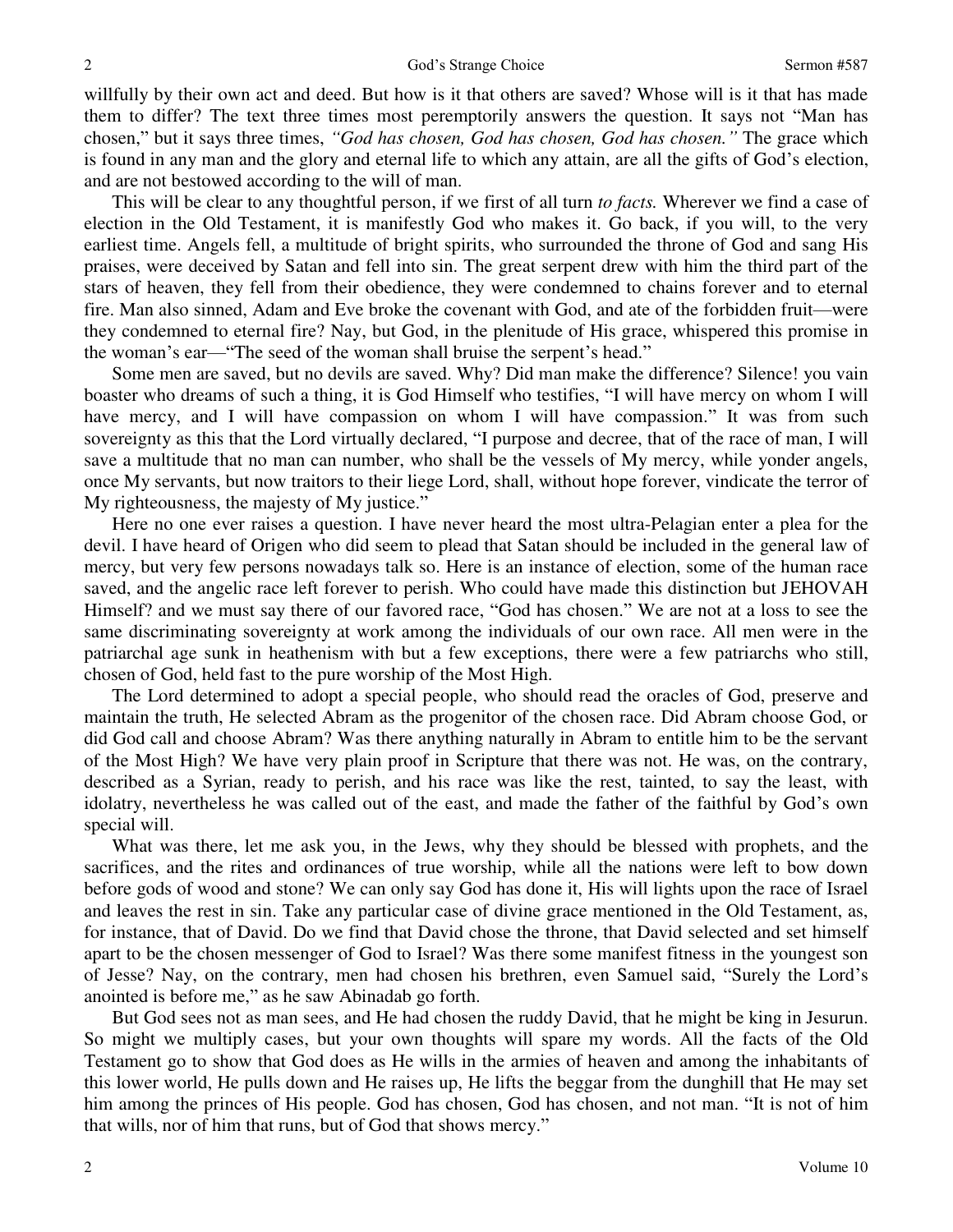## Sermon #587 God's Strange Choice

Let us look at the matter in another light. Clearly the Lord's will must determine the matter if we consider His office and position towards men. God's office. God is a king. Shall not the king have His own will? Men may set up a constitutional monarchy, and they are right in so doing, but if you could find a being who was perfection itself, an absolute form of government would be undeniably the best. At any rate God's government is absolute, and though He never violates righteousness, for He is holiness and truth itself, yet He regards this jewel of His crown as being the dearest that He has. "I am, and there is none beside me." He gives no account of His matters. Unto all questions He gives this answer, "Nay, but, O man, who are you that replies against God? Shall the thing formed say to him that formed it, Why have you made me thus? Has not the potter power over the clay, of the same lump to make one vessel unto honor, and another unto dishonor?"

The absolute position of God as king demands that, especially in the work of salvation, His will should be the great determining force. Let us state the case and you will see this. A number of criminals are shut up in prison, all deserving to die. Their guilt is the same. If they are all taken out to execution tomorrow morning, no one can say a word against justice. Now, if some of these persons be spared, to whose discretion should the sparing be left? To their own? True, it will be most gracious to send a messenger, and bid them all come forth and receive sparing mercy if they will come, but suppose they all, with one consent, refuse to be saved, suppose that having been invited to be saved, every one of them refuses to accept pardon, if in such a case superior mercy determines to override their wicked wills, and sets itself to secure that some of them shall effectually be saved, with whom shall the choice be left? If it were left with them they would all of them still choose death rather than life, therefore it were useless to leave it with them.

Besides, to leave the attribute of mercy in the hand of the criminal would be an exceedingly strange mode of procedure. No, let it be the king, let it be the king who shall say who it is that shall be spared in mercy, and who shall die according to the rule of justice. The position of God as king and the position of men as criminals, demands that salvation shall depend upon the will of God, and truly we may better leave it with His will than with our own, for He is kinder to us than we are to ourselves, He is more full of love to man than man is of love to himself. He is justice, He is love, justice in full-orbed splendor, love in unbounded might. Mercy and truth have met together in Him and kissed each other, and it is well, it is well, it is best of all that the rule and management of salvation should be left with Him.

We will now introduce to you a few figures made use of in Scripture in connection with the work of salvation, and I think you will then see that the will must be left with God. Salvation consists in part of an *adoption*. God adopts sinners who were heirs of wrath, even as others, into His family. Who is to have authority in the matter of gracious adoption? The children of wrath? Surely not, and yet all men are such! No, it stands to nature, to reason, to common sense that none but the parent can have the discretion to adopt. As a father, I have a right, if any desire to enter my family, to adopt or to refuse to adopt the persons in question, certainly no person can have a right to force himself upon me, and say that I shall be considered as his reputed parent. The right must, I say, according to reason and common sense, lie with the parent, and in adoption it must be God who chooses His own children.

The church, again, is called a *building*. With whom does the architecture of the building rest? With the building? With the stones? Do the stones select themselves? Did that stone over yonder in the corner choose its place? or that which is buried there in the foundation, did it select its proper position? No, the architect alone disposes of his chosen materials according to his own will, and thus, in building the church which is the great house of God, the great Master Builder reserves to Himself the choice of the stones, and the places which they shall occupy.

Take a yet more apparent case. The church is called *Christ's bride*. Would any man here agree to have any person forced upon him as his bride? There is not a man among us who would for a single moment so demean himself as to give up his rights to choose his own spouse, and shall Christ leave to haphazard, and to human will, who His bride shall be? Nay, but my Lord Jesus, the Husband of the church, exercises the sovereignty which His position permits Him, and selects His own bride.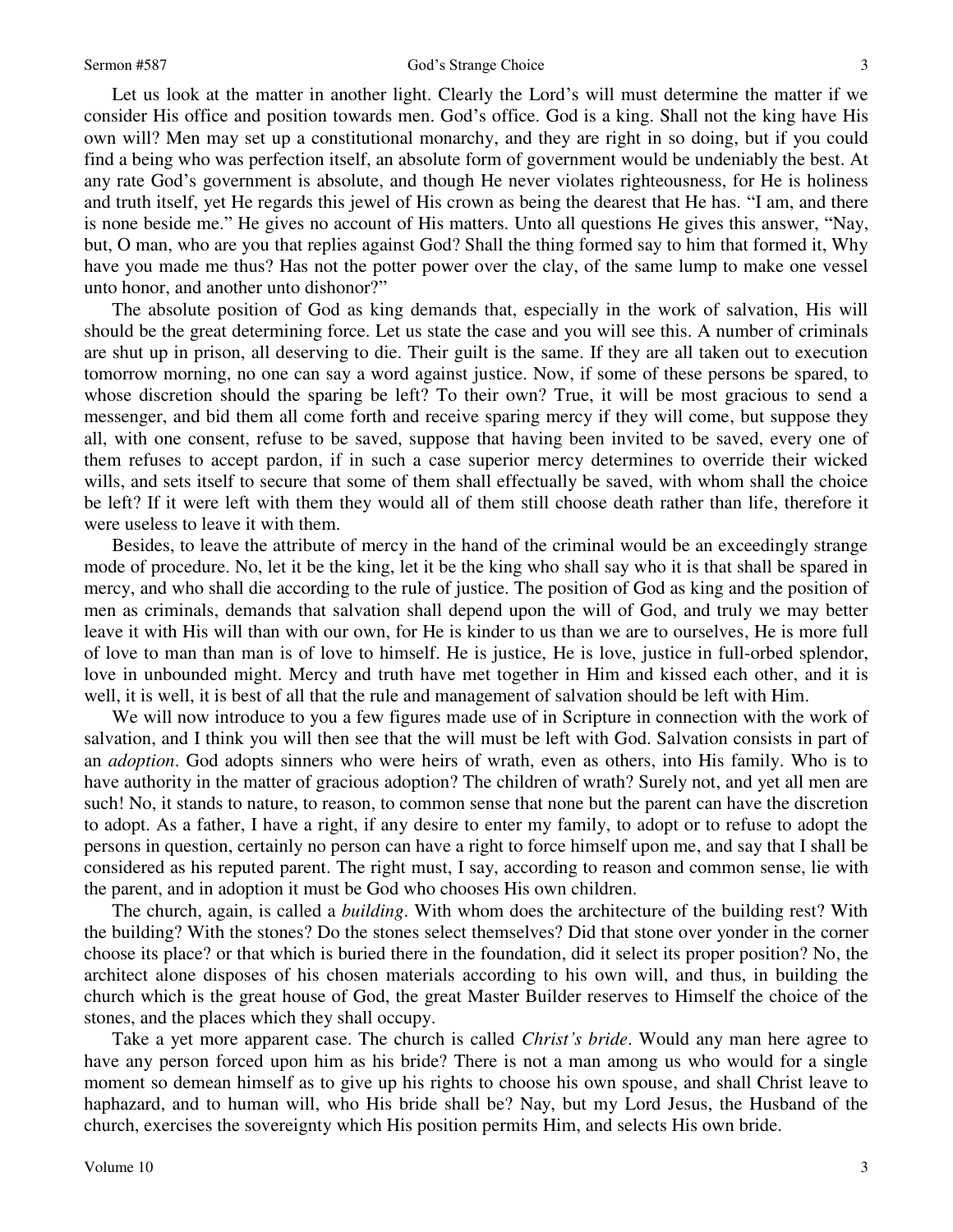Again, we are said to be *members of Christ's body*. We are told by David, that in God's Book, "All our members were written, which in continuance were fashioned, when as yet there was none of them," thus every man's body had its members written in God's Book. Is Christ's body to be an exception to this rule? Is that great body of divine manhood, Christ Jesus, the mystical Savior—is that to be fashioned according to the whims and wishes of free will, while other bodies, vastly inferior, have their members written in the Book of God? Let us not dream thus, it were to talk idly, and not to know the meaning of the metaphors of Scripture.

It seems clear to me, according to the figures and illustrations of Scripture that the final choice of the men to be saved must be left with God. Is not this, dear friends, most agreeable to your own experience? I am sure it is to mine. There may be some who hate this doctrine, there are many—there may be some whose very mouths foam while they hear us talk of the sovereignty of God, but I confess it touches a secret spring in my nature which can compel me to weep when nothing else can. There is a something in my consciousness which seems to say, "He must have chosen me, for I never could have chosen Him." Determined to live in sin was I, prone to wander, fond of iniquity, drinking down evil as the ox drinks his fill of water, and now saved by grace, dare I for a moment impute that salvation to my own choice? I do choose God most freely, most fully, but it must be because of some previous work upon my heart changing that heart, for my unrenewed heart never could have chosen Him.

Beloved, do you not feel at this very time that the natural bent of your thoughts is away from God? If the grace of God were taken from you, what would you be? Are you not just like the bow which is bent when the string keeps it so—but cut that string, and it flies back to its old place? Would it not be so with you? Would you not at once return to your former ways if the mighty grace of God were withdrawn from you? Well then, you clearly see that if even now that you are regenerate, your corrupt nature does not choose God, much less could it have chosen Him when there was no new nature to keep it in check, and to control it.

My Master looks into your faces, O you His people, and He says, "You have not chosen Me, but I have chosen you," and we each feel that He wakes the echo of our hearts, for we reply, "Ay, Lord, we have not chosen You in our natural estate, but You have chosen us, and unto Your free and sovereign choice be honor forever and ever."

**II.** May we feel the present influences of the Holy Spirit while we dwell upon THE ELECTION ITSELF.

The Lord is about to choose a people who shall give honor to the cross of Christ. They are to be redeemed by precious blood, and they are to be in some sense a worthy reward for the great sufferings of Jesus. Now observe how *strange* is the choice He makes. I read with astonishment, "He has not chosen many wise men after the flesh, not many mighty, not many noble." If man had received the power of choosing, these are just the persons who would have been selected, "But God has chosen the foolish things of the world to confound the wise; and God has chosen the weak things of the world to confound the things which are mighty; and base things of the world, and things which are despised." If man had governed the selection, these are the very persons who would have been left out. The choice is very strange, very strange, I believe even in heaven it will be the subject of eternal wonder, and except for the reasons given in our text, we should have been at a loss to know why it was that with scorn divine He passed by the palaces of haughty kings, and looked after the base-born and the lowly to make them the subjects of His choice.

Observe that while it is strange it has this peculiarity about it, it is *directly contrary to human choice.* Man chooses those who would be most helpful to him, God chooses those to whom He can be the most helpful. We select those who may give us the best return, God frequently selects those who most *need* His aid. If I choose a friend, the tendency is to him because of a certain serviceableness that there may be in him to myself this is the selfishness of man, but God chooses His friends according to the serviceableness which He Himself may render to the chosen one. It is the very opposite way of choosing. We select those who are best because they are most deserving, God selects those who are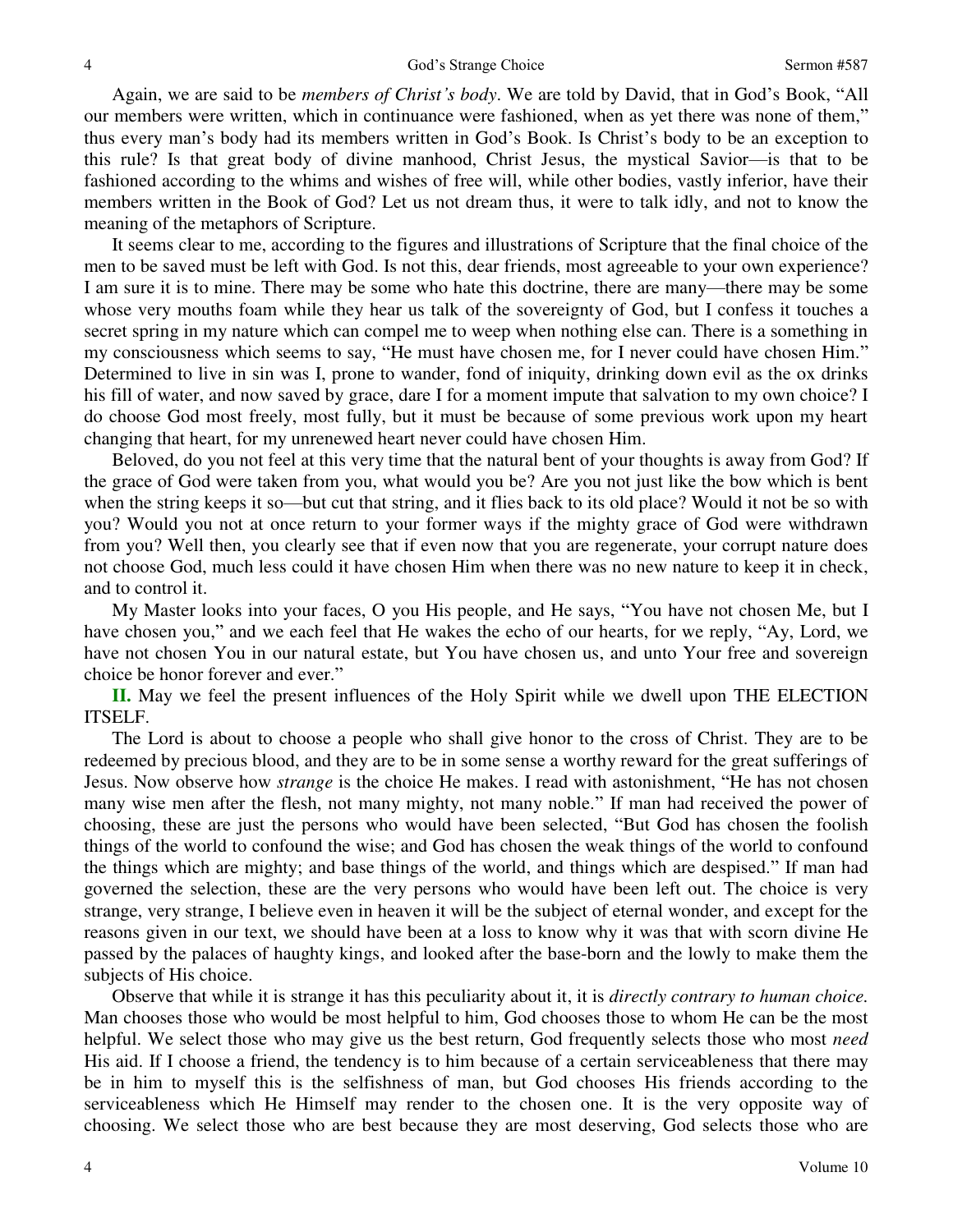worst because they are least deserving, that so His choice may be more clearly seen to be an act of grace and not of merit. I say it is clearly contrary to man's way of choosing. Man selects the most beautiful, the most lovely, God, on the contrary, seeing the blackness and filthiness of everything which is called lovely, will not select that which is called so, but takes that which even men discover to be unlovely, makes it comely with the comeliness which He puts upon it. Strange choice! Is this the manner of men, O Lord?

You will observe that the choice is *very gracious*—oh! how gracious in your case and in mine. It is gracious even in its exclusion. It does not say, "Not any wise men," it only says, "Not many," so that the great ones are not altogether shut out. Grace is proclaimed to the prince, and in heaven there are those who on earth wore coronets and prayed. How blessed is the condescending grace of the choice, it takes the weak things, the foolish things. One would have thought that when God said, "Nay," to the prince, He must have said it in order that He might be excused from giving mercy to anybody, for we are in the habit of saying, "Well, we have refused Mr. So-and-So, and he is a much more important person than you are, therefore I cannot give the favor to you. Why, the king asked me such a favor and I would not do it for him, why do you think I should do it for you?"

But God reasons another way, He passes by the king on purpose that He may meet with the beggar, He leaves the noble that He may lay hold upon the base, He passes over the philosopher that He may receive the fool. Oh this is strange, it is unbelievably strange, it is marvelous, let us praise Him for this wondrous grace.

Oh! how *encouraging* is this for us this morning. Some of us cannot boast of any pedigree, we have no great learning, we have no wealth, our names are all unknown to fame, but oh! what a mercy! He has been pleased to choose just such foolish things as we are, such despised creatures as ourselves, such things that are not to bring to nought the things that are.

Not to spend all the time this morning in simply pointing at this strange choice and wondering at it, let it suffice us to observe that every Christian who finds himself chosen will think his own election to be the strangest choice that could have been made*—*

> *"What was there in you that could merit esteem, Or give the Creator delight? 'Twas 'Even so, Father!' you ever must sing, 'Because it seemed good in Thy sight.'"*

**III.** We will now turn to THE ELECTED.

The chosen ones are described negatively and positively.

They are described *negatively*. "Not many wise men after the flesh." Observe, it does not merely say, "Not many wise men" merely, but "Not many wise men *after the flesh,"* because God *has* chosen truly wise men, since all His people are made truly wise, but it is the "wise *after the flesh"* that God has not chosen. The *"sophoi,"* as the Greek calls them, the philosophers, the men who pretend to have wisdom or to love wisdom, the cunning, the metaphysical, the great students, the keen observers, the rabbis, the doctors, the infallibles, the men who look down with profound scorn upon the illiterate and call them idiots, treat them as if they were the dust beneath their feet, these are not chosen in any great number.

Strange, is it not? and yet a good reason is given. If they were chosen, why then they would say, "Ah! how much the gospel owes to us! How our wisdom helps it!" If the first twelve apostles had all been doctors or sages, everybody would have said, "Why, of course the Gospel was mighty, there were the twelve picked wise men of Judea, or of Greece, to support it." But instead of that God looks round the creeks and bays after twelve poor fishermen, who are as ignorant as any He can find, He takes them, and they become the apostles, they spread the Gospel, and the Gospel has the glory and not the apostles. The wise are passed by in the wisdom of God.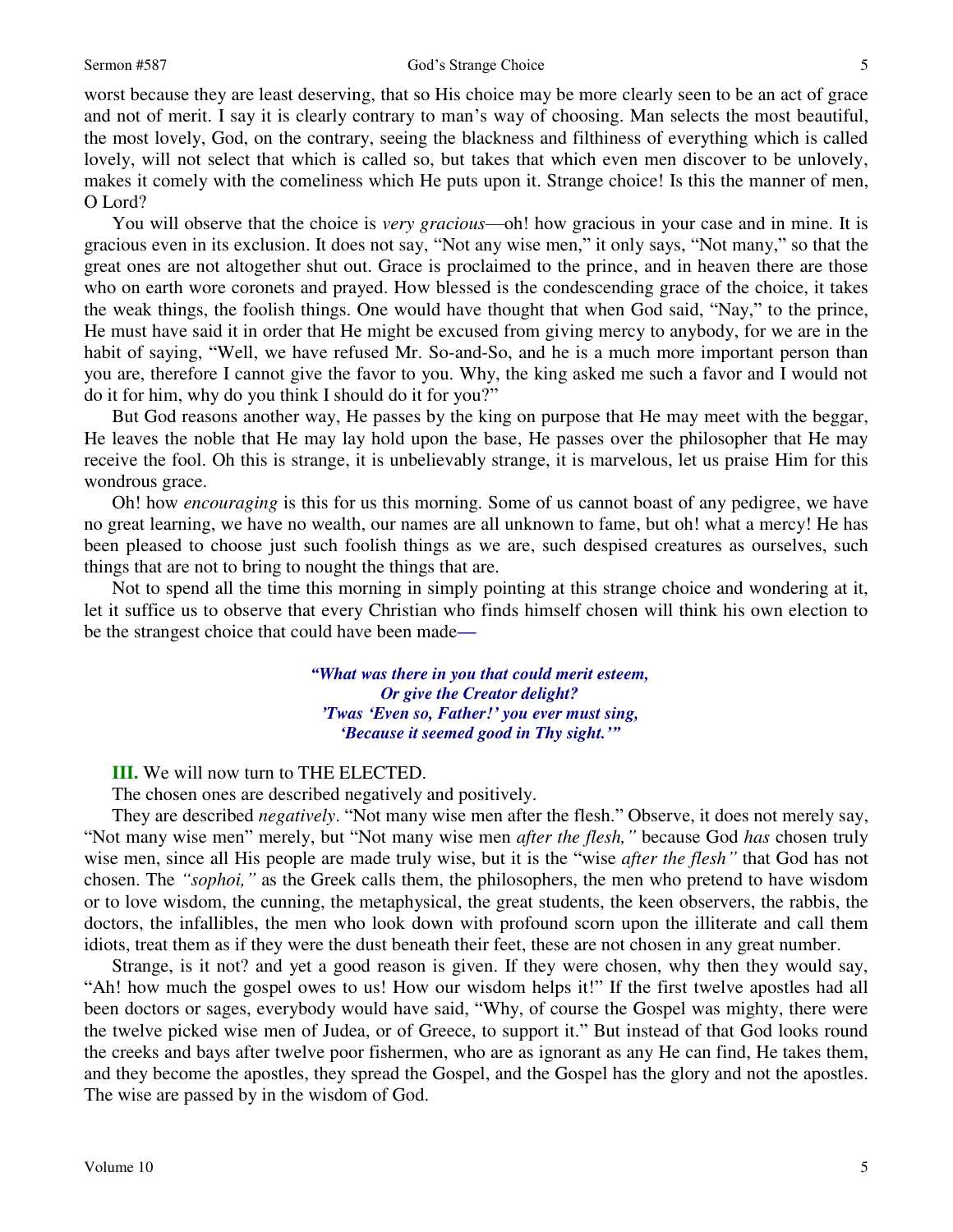Observe next, He says, "Not many mighty." The wise might have forced their way to heaven by their wit, one would think, but there they are with their blind learning, fumbling for the latch of heaven's door, while the illiterate and simple-minded have already entered it. Blind wisdom gropes in the dark, and like the wise men, it goes to Jerusalem in vain, while poor, humble shepherds go to Bethlehem and find Christ at once. Here comes another order of great men! The mighty men, the valiant champions, the princes, his Imperial Highness, the conquerors, the Alexanders, the Napoleons, are not these chosen? Surely, when the king becomes a Christian, he can with his sword, compel others to receive Christ why not choose him? "No," says the text, "not many mighty." And you see why—because if the mighty had been chosen, we would all say, "Oh! yes, we see why Christianity spreads so, it is the good temper of the sword blade, and the strength of the arm that wields it."

We can all understand the progress of Mohammedanism during its first three centuries. Men like Ali and Khaled were ready to smite whole nations, they leaped upon their steeds, waved their scimitars over their heads and dashed against hundreds, fearless of the fight. And it was only when they met such men as our Richard Coeur de Lion that Mohammedanism was put back for awhile, when the sword met sword, then they that took it perished with it. Christ chose no warriors—one of his disciples used a sword, but it was to very poor effect, for he only cut off a man's ear, and Christ touched that and healed it, and that was the end of poor Peter's fighting. So the glory of the Lord's conquests does not depend upon the mighty, God has not chosen them.

Then he says, "Not many noble," by which he means those with a long pedigree, descended through a line of princes, from the loins of kings, with blue blood in their veins. "Not many noble," for nobility might have been thought to stamp the Gospel with its prestige. "Oh! yes, there is no wonder that the Gospel spreads when my Lord this, and the Duke of that bends to it." Ay, but you see there were few such in the early church, the saints in the catacombs were poor, humble men and women, and it is a very memorable fact that out of all the inscriptions in the catacombs of Rome, written by the early Christians, there is scarcely one which is properly spelled, but nearly all of them are as bad in grammar as they are in spelling, a clear proof that they were scratched there by poor, illiterate, ignorant men, who were then the defenders of the faith, and the true conservators of the grace of God.

We have thus the negative side, not the wise, not the mighty, not the noble. But now the *positive* side and I want your careful attention to the expression used by the apostle. "God has chosen the foolish men"?—no, it does not say so—"the foolish *things,"* as if the Lord's chosen were not by nature good enough to be called men, but were only "things," as if the world looked down on them with such scorn that they did not say, "Who are these men?" but "Who are these things?" Once or twice in Luke you will observe Christ called a "fellow," but the word "fellow" is put in italics, not being in the original, for the Greek runs, "as for this\_\_\_\_, we know not whence he is." They did not say what he was, did not even call Him a "fellow," though the translation is very good, as giving a correct idea to the ordinary reader. They seem to say of Christ, "As for this\_\_\_ well, call Him a *beast* if you like, a thing if you like," and so Paul has put it here—"the foolish *things,"* not simply foolish *men,* whom the world should consider to be unlearned, ignorant, stupid dolts, led by the nose, and easily deceived into believing this or that, but "foolish things," which are nothing but stupidity, has God chosen.

Next, God has chosen "The weak things." Do observe the word "things" with care, they were not merely weak men, but the world thought them weak *things*. "Ah!" said Caesar in the hall, if he said anything at all about it—"Who is King Jesus? a poor wretch who was hanged upon a tree! Who are these men who are setting Him up? twelve poor fishermen who could hardly muster one single talent of gold between them! Who is this Paul who raves so lustily about Christ? A tentmaker! Who are his followers? a few despised women who meet him at the waterside! Is Paul a philosopher? no, he was publicly laughed at upon Mars' Hill, they counted what he said to be mere babbling." No doubt Caesar thought they were altogether too inconsiderable to be worthy of his notice, but the "weak things" God has chosen.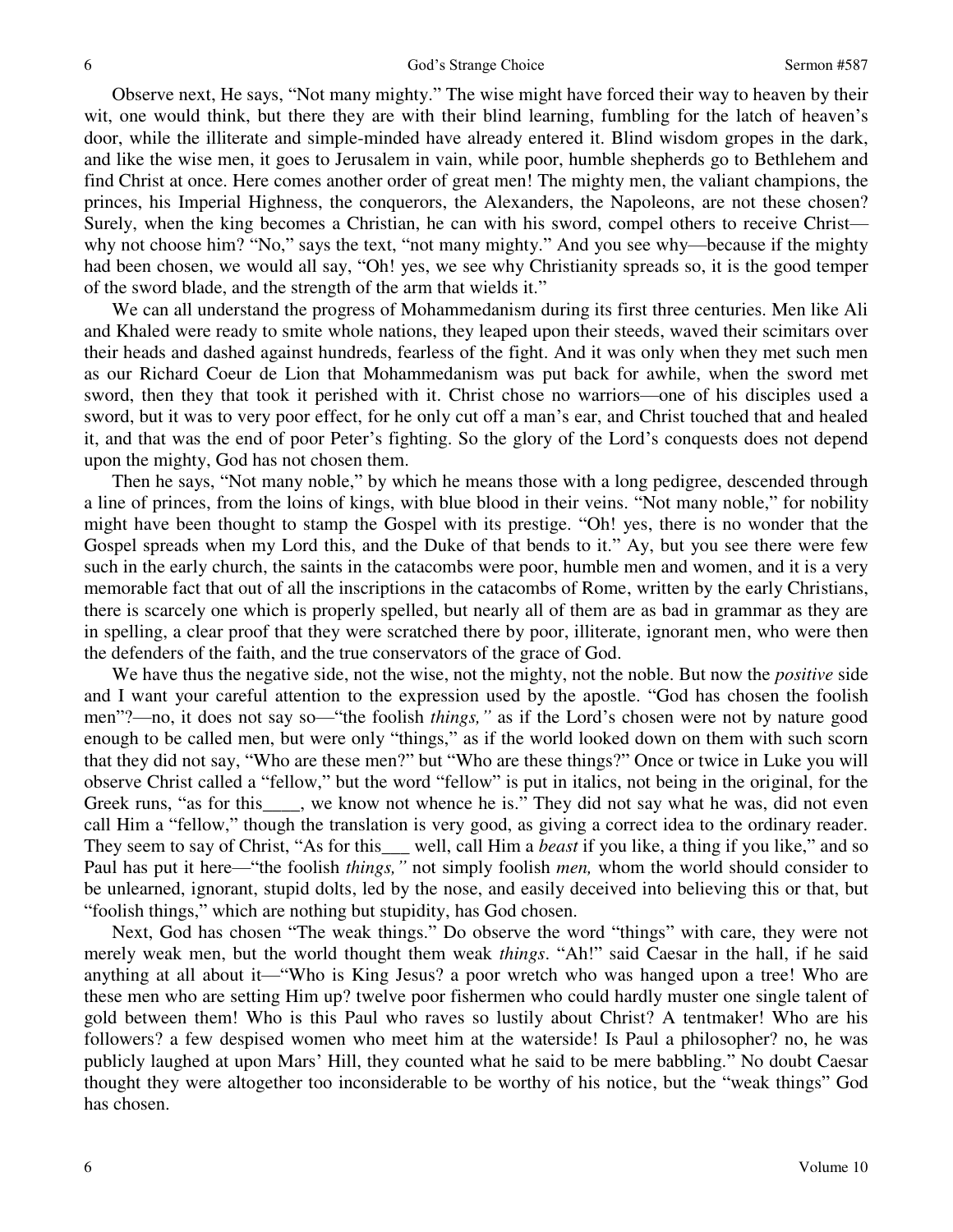Observe the next description, "The base things." The word there signifies things without pedigree, things without a father, things which cannot trace their descent—no Sir Harry, no Right Honorable is akin to them, their father was a nobody, and their mother was a nothing. Such were the apostles of old they were the base things of this world, and yet God chose them.

As if this were not enough, it is written, "Things that are despised," sneered at, persecuted, hunted about, or treated with what is worse, with indifference, which is worse than scorn. "They are not worth notice—inconsiderable fools, pass them by and let them alone"—and yet these had God chosen.

Once more, as if to outdo all, and sum it up in one word, "Things that are not" has God chosen. Nothings, nonentities. "Oh!" says the man of the world, "yes, I did just hear that there were a parcel of fanatics of that kind." "Oh!" says another, "I never even heard of them. I never mix myself up in any way with such a low-bred, vulgar set. Did they ever have a bishop among them? a Right Rev. Father in God?" No, nothing of the kind, sir, they are foolish, base, mean, despised, the world, therefore, rejects them. "Yet," says God, "I choose them." They are the very people that He chooses.

Now, observe that what was true in Paul's day is true now, for the Bible does not change as years revolve, and in one thousand eight-hundred and sixty-four God chooses the things which are despised just as much as in the year sixty-four, and He will yet let the world know that those who are ridiculed, styled fanatics, thought to be mad and wicked, are yet, after all, His chosen ones destined for God and for His truth to rally the sacramental host of the elect, and win for God the battle of the last day. In this we are not ashamed to glory, that God chooses the things which are despised, and we can take our place with the despised people of God, hopeful to partake in the election of His sovereign grace.

**IV.** To conclude, you have THE REASONS WHY GOD HAS CHOSEN THESE PEOPLE. There are two reasons given, the first is the immediate reason, the second is the ultimate reason.

The first, or *immediate reason,* is contained in these words, "God has chosen the foolish things of the world to confound the wise; and God has chosen the weak things of the world to confound the things which are mighty; and base things of the world, and things which are despised, has God chosen, yea, and things which are not, to bring to nought things that are."

Observe, then, the *immediate reason* is, first, *to confound the wise.* For one wise man to confound another wise man is remarkable, for a wise man to confound a foolish man is very easy, but for a foolish man to confound a wise man, ah! this is the finger of God. You know how it was with the first apostles. A philosopher listened to Paul, and when he had heard it he said, "There is nothing in it! perfect foolishness! pack of stuff from beginning to end! No need for us to take the trouble to answer it." Years rolled on, and when the philosopher was getting very grey, that pestilent heresy of Christianity was spreading everywhere, his own daughter was converted, even his wife used to steal of a night to the secret assembly. The philosopher could not make it out. "There," he said, "I proved to a demonstration that it was all stupidity, and yet these people stick to it. I answered all their arguments, did I not? I not only answered and confuted, but I clinched my arguments in such a way that I thought I had put an end to the folly altogether. Here I see it in my own household."

Sometimes the philosopher had to stand with tears in his eyes, and say, "I feel it in my own heart, it has beaten me, it has confounded me, I could syllogize and rationalize, and beat poor Paul, but Paul has beaten me. What I thought was folly has confounded my wisdom." Within a few centuries after the death of Christ, the Christian religion had spread over the civilized world, while Paganism which had all the philosophy of the east and of the west to back it up, had fallen into disrepute and was laughed to scorn.

Again, God has chosen the weak things *to confound the mighty.* "Oh!" said Caesar, "we will soon root up this Christianity, off with their heads." The different governors hastened one after another of the disciples to death, but the more they persecuted them the more they multiplied. The proconsuls had orders to destroy Christians, the more they hunted them the more Christians there were, until at last men pressed to the judgment seat and asked to be permitted to die for Christ. They invented torments, they dragged the saints at the heels of wild horses, they laid them upon red-hot gridirons, they pulled off the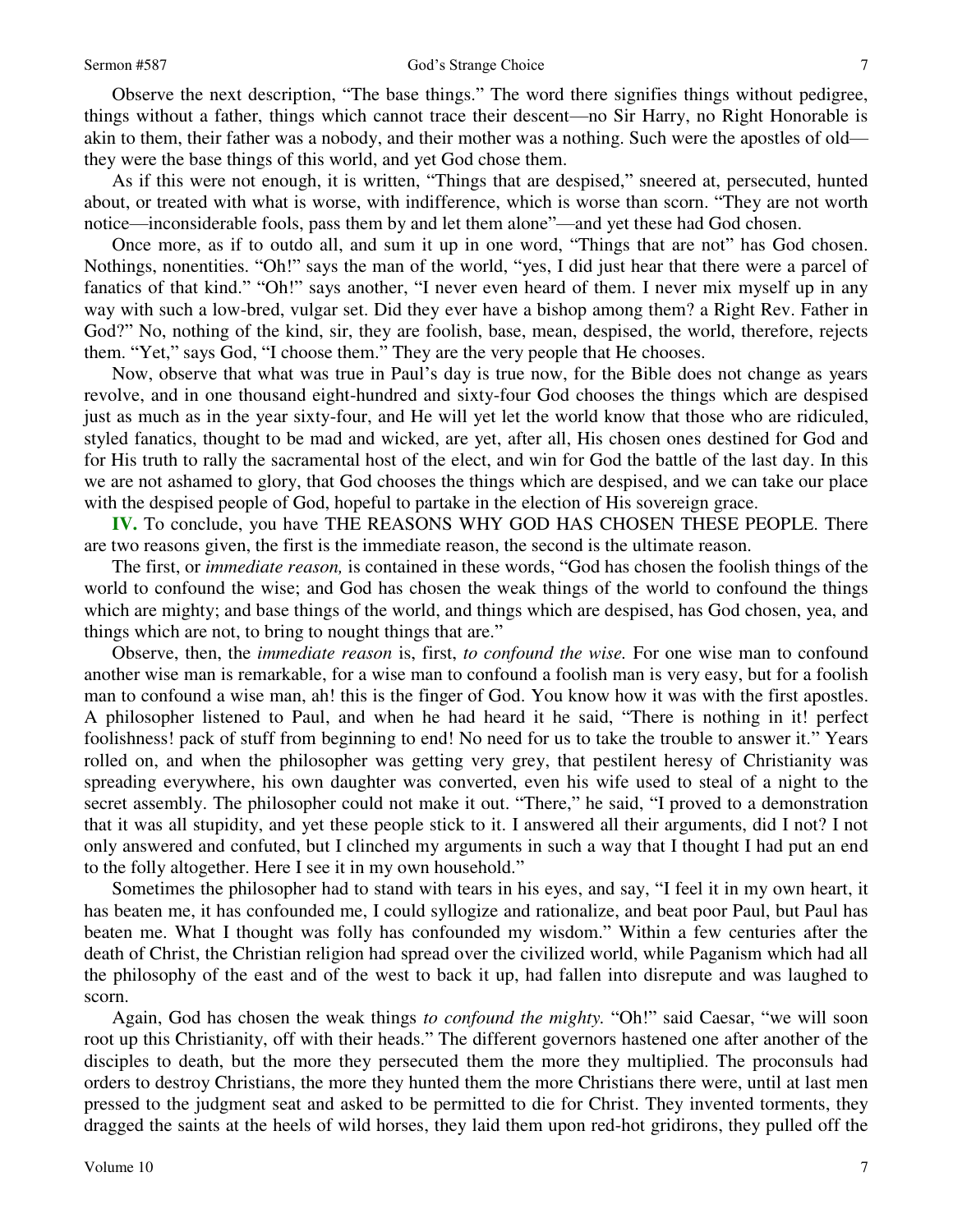skin from their flesh piece by piece, they were sawn in asunder, they were wrapped in skins and daubed with pitch, and set in Nero's gardens at night to burn, they were left to rot in dungeons, they were made a spectacle to all men in the amphitheater, the bears hugged them to death, the lions tore them to pieces, the wild bulls tossed them upon their horns and yet Christianity spread. All the swords of the legionaries which had put to rout the armies of all nations, and had overcome the invincible Gaul and the savage Briton, could not withstand the feebleness of Christianity, for the weakness of God is mightier than men.

If God had chosen the mighty men they would have turned round and said, "God is beholden to us," if He had chosen the wise they would have said, "Our wisdom has done it," but when He chooses the foolish and weak, where are you now, philosopher? has not God laughed you to scorn? where are you now, O sword and spear? O mighty man who wields them, where are you? God's weakness has routed you.

It is said that He chose the things that are not *to bring to nought the things that are.* This is even more than confounding them to bring them to nought. "The things that are." What were they in the apostles' days? Jupiter seated upon his lofty throne holds the thunderbolt in his hand, Saturn reclined as the father of the gods, Venus delighted her votaries with her lustful pleasures, the chaste Diana sounded her horn. Here comes Paul with, "There is no God but God, and Jesus Christ whom He has sent," He represents "The things that are not." So contemptible is the heresy of Christianity that if a list were made out of the religions of different countries, Christianity would have been left out of the catalog. But see the result! Where is Jupiter now? where Saturn? where Venus and Diana? Except as classical names in the dictionaries of the learned, where are they? Who bows before the shrine of Ceres in the day of harvest, or who lifts up his prayers to Neptune in the hour of storm? Ah! they have gone, the things that are have been brought to nought by the things that are not.

Let us reflect that what is true in Paul's day is true today. One thousand eight hundred and sixty-four shall see repeated the miracles of the olden times, the things that are shall be brought to nought by the things that are not. See in Wickliffe's time, the things that are were the holy roods in every church, St. Winifred, St. Thomas of Canterbury are worshipped by all the multitudes of Englishmen. There comes my lord archbishop through the street, yonder is the Pope worshipped by thousands, and there is the Virgin adored of all.

What do I see? A solitary monk at Lutterworth begins to preach against the begging friars, and in preaching against them he finds out the truth, and begins to preach that Christ is the only ground of salvation, and that they who trust in Him are saved. Well it was such a contemptible thing that at first they did not care to persecute him. It is true at last he was brought up before his grace at St. Paul's, but there was a strong man, one John O'Gaunt, who came up with him, and said a word or two in his rough way, and Wickliffe was allowed to sit down, and though condemned, he returns to his parish of Lutterworth. "The thing that was not!" it was not worthy to be put down by blood, it would die out of itself. Did it die out? Where are your holy roods today? where is St. Thomas of Canterbury, where are St. Agnes, and St. Winifred? Ask our Puseyite friends, for they alone can tell you. True consorts of the moles and of the bats, they know where the idols have been cast, they seek to restore the superstitions of the past, but by God's grace their task shall be no easy one.

The present system of English superstition, with its water regeneration, its baptismal grace, its confirmations, and its giving of grace through bread and wine, though it be attacked by those who are things that are not, shall yet cease to be, and the truth as it is in Jesus, and the pure simple faith that no man is a priest distinctively above his fellows, but that every Christian is a priest unto God, and the pure truth that no water can necessarily bring the Spirit of God with it, and that no outward forms and rites have any virtue in them, apart from the faith of those who receive them, these yet backed by the Spirit of God, shall bring to nought the things that are.

Herein we fall back upon the strength of God. I would not have God's champions stronger. Brethren, were they stronger they would take glory to themselves. Let them be weak, and let them be few, and let them be despised, their fewness, their poverty, their weakness, shall make the shout of praise unto the